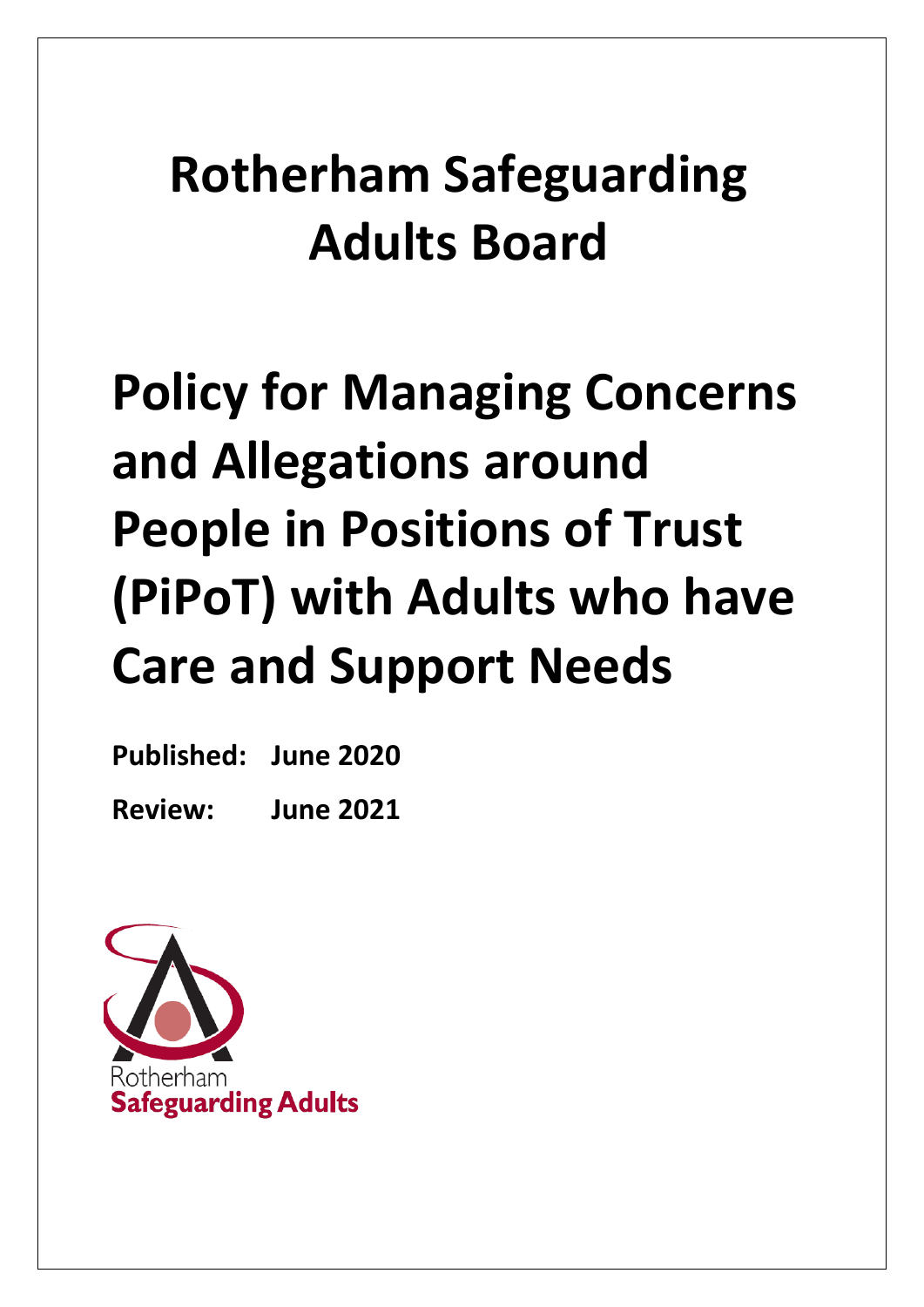# **Table of Contents**

| APPENDIX 2: Managing Concerns and Allegations against People who work with Adults with |  |
|----------------------------------------------------------------------------------------|--|
|                                                                                        |  |
|                                                                                        |  |

Rotherham's Safeguarding Adults Board (RSAB) is multi-agency partnerships made up of a wide range of statutory, independent and voluntary agencies and organisations. These all work together to keep adults, particularly those who are more vulnerable, safe from the risk of abuse, harm or exploitation.

> Tele: 01709 822330 or Email: singlepointofaccess@rotherham.gov.uk Web: [rsab.org.uk](http://www.manchestersafeguardingboards.co.uk/)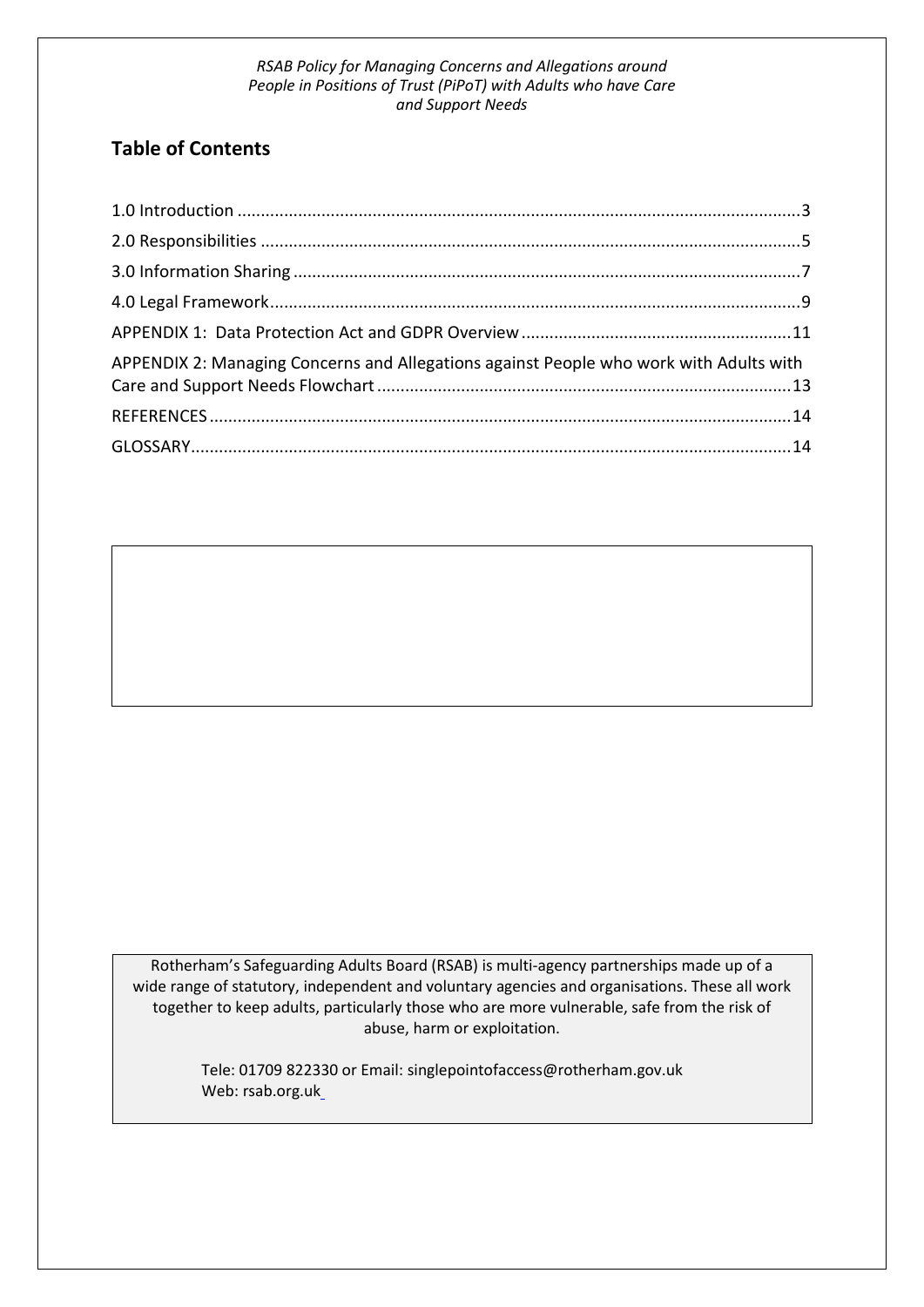## <span id="page-2-0"></span>**1.0 Introduction**

This document provides an overarching policy for Rotherham which has been ratified by the Rotherham Safeguarding Adults Board and all partners.

Under the Care Act 2014 Statutory Guidance ("the Guidance") Safeguarding Adults Boards need to establish and agree a framework and process for how allegations against people working with adults with care and support needs (for example, people in positions of trust – hereafter referred to as "PiPoT" should be notified and responded to.

Whilst the focus of safeguarding adults work is to safeguard one or more identified adults with care and support needs, there are occasions when incidents are reported that do not involve an adult at risk, but indicate, nevertheless, that a risk may be posed to adults at risk by a person in a position of trust.

The management of any issues relating to PiPoT are governed by the Data Protection Act 2018 and the principles outlined in the Act.

The Care Act 2014 requires that partner agencies and their commissioners of services should have clear recordings and information sharing guidance, set explicit timescales for action and are aware of the need to preserve evidence. This policy draws upon existing relevant statutory provision.

| <b>Empowerment</b>    | People being supported and encouraged to make their own<br>decisions and informed consent                                                                      |
|-----------------------|----------------------------------------------------------------------------------------------------------------------------------------------------------------|
| Prevention            | It is better to take action before harm occurs                                                                                                                 |
| Proportionality       | The least intrusive response appropriate to the risk<br>presented                                                                                              |
| <b>Protection</b>     | Support and representation for those in greatest need                                                                                                          |
| Partnership           | Local solutions through services working with their<br>communities. Communities have a part to play in preventing<br>detecting and reporting neglect and abuse |
| <b>Accountability</b> | Accountability and transparency in delivering safeguarding                                                                                                     |

## **Six key principles underpin all adult safeguarding work:**-

#### **Situations covered by the guidance**

Action may need to be taken in respect of a PiPoT in the following circumstances where there are concerns or evidence that:

- The person has harmed an adult or a child in a professional role
- The person has harmed an adult or a child in a personal relationship
- The person has harmed an adult or a child in some other role of capacity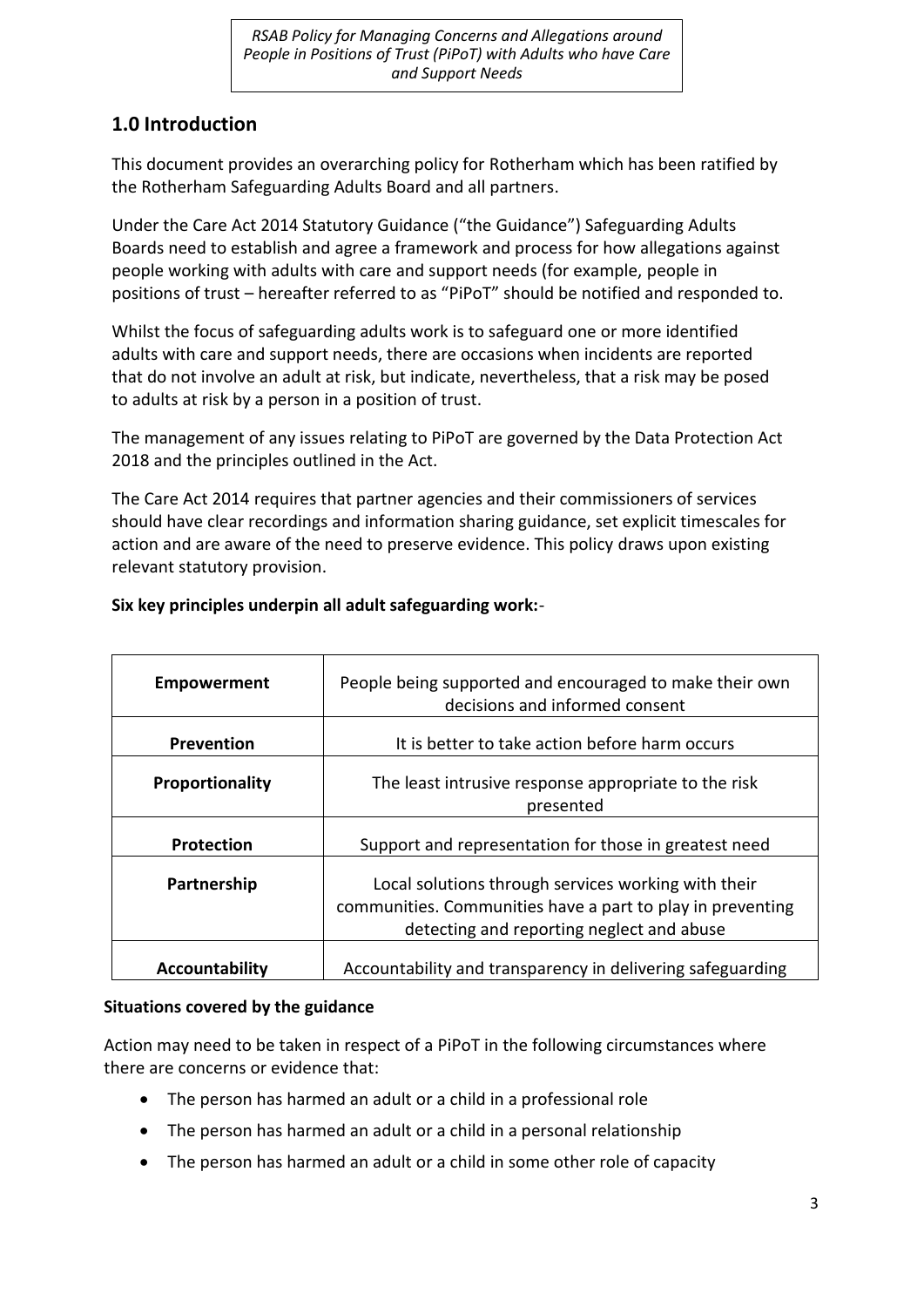## And:

• It is believed that the above poses a current of continuing risk in the person's current role of responsibility (whether paid or unpaid)

Concerns may be raised through a variety of processes including:

- Criminal investigations
- Section 42 Enquires under the Care Act 2014
- Children's safeguarding enquiries
- Disciplinary investigations
- Regulatory action
- Reports from the public

This policy gives guidance about the following considerations: information sharing; employer responsibilities; risk assessments; employee rights etc. The Data Protection Act 2018, European General Data Protection Regulation (2018) and Human Rights Act 1998 must be taken into account within this process.

Each agency is responsible for the management and handling of its own information and is also responsible for issues of disclosure. Each agency should have a designated lead officer for managing issues relating to positions of trust.

This policy relates to those instances where a relevant agency is alerted to information that may affect the suitability of a paid person, or volunteer to work with an adult(s) at risk. The concern may be related to an issue both within and outside work. The alleged victim, in such circumstances, does not have to be an adult at risk, for example, it could be the PiPoT's partner, another adult or a child. This document refers to when there is an allegation which may not directly involve an adult at risk but could have risk implications in relation to the employment or volunteer work of a person in a position of trust (PiPoT).

#### **What is excluded from this policy?**

If an allegation is made that does concern the actions of a paid person, or volunteer which related to alleged abuse or neglect of a person with care and support needs and this amounts to a safeguarding enquiry, then such an allegation should be dealt with by following the local adult safeguarding policies and procedures. Such procedures include directions about how such allegations are referred and investigated (see South Yorkshire Principles and Approach to Safeguarding).

Under the Guidance, safeguarding is not a substitute for:

- Providers' responsibilities to provide safe and high quality care and support
- Commissioners regularly assuring themselves of the safety and effectiveness of commissioned services
- The Care Quality Commission (CQC) ensuring that regulated providers comply with the fundamental standards of care or by taking enforcement action; and
- The core duties of the police to prevent and detect crime and protect life and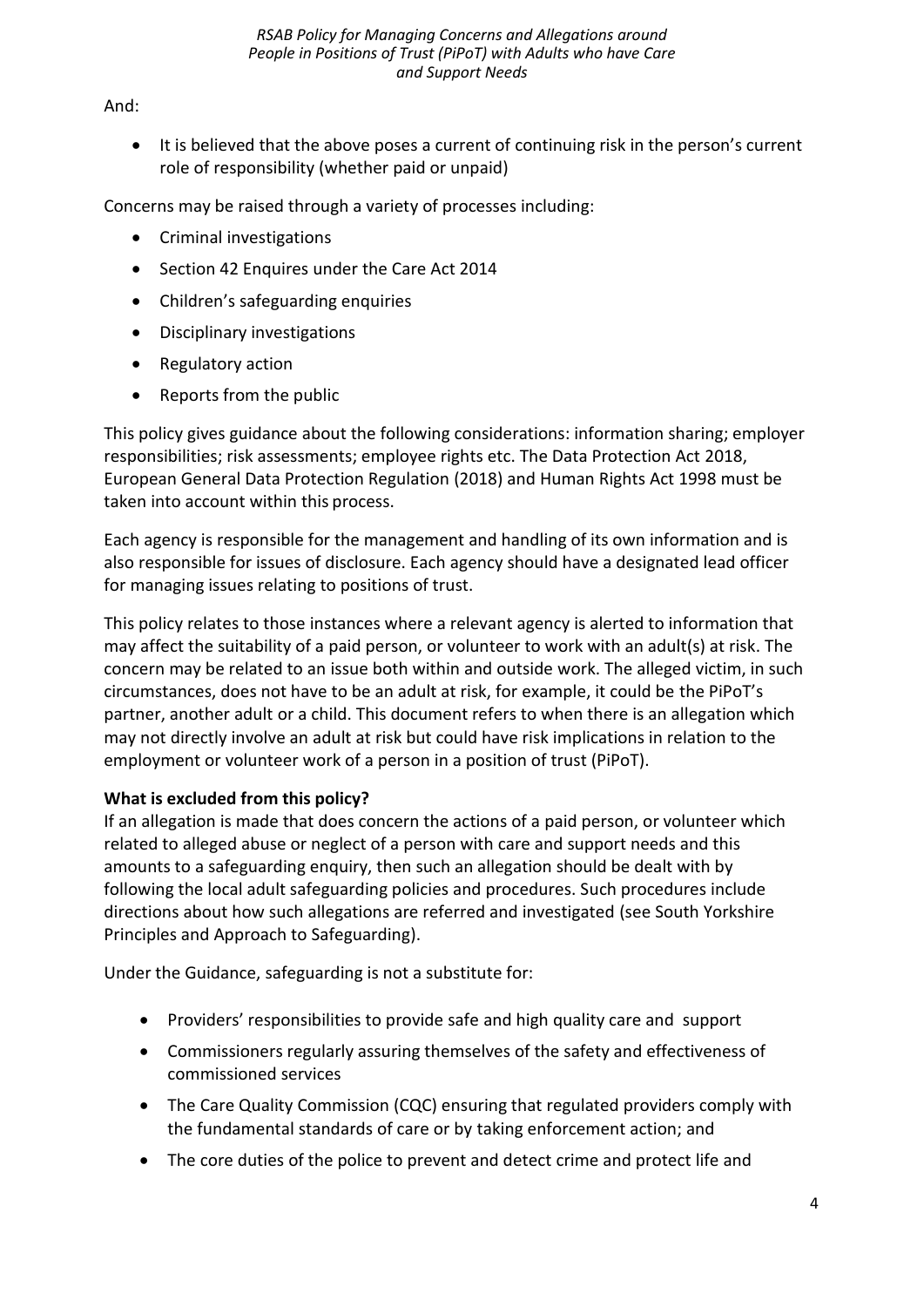property

Therefore, careful consideration should be given to distinguish clearly between:

- A complaint about a paid person, or volunteer
- Allegations raised about the quality of practice provided by the person in a position of trust, that do not meet the criteria for a safeguarding enquiry

Other Professional Regulatory bodies and their procedures should be used to recognise, respond to and resolve these issues. e.g. Nursing Midwifery Council (NMC), Social work England (SWE), Health and Care Professionals Council HCPC)

## <span id="page-4-0"></span>**2.0 Responsibilities**

## **Rotherham Safeguarding Adults Board (RSAB)**

Each partner agency, in their self-assessment submission to the RSAB, will be required to provide assurance that arrangements to deal with allegations against a PiPoT within their organisation are adequate and are functioning effectively. All partners will be required to share their PiPoT policy with the RSAB. The RSAB will, in turn, maintain oversight of whether these arrangements are considered to be working effectively between, and across partner agencies in the local authority area.

## **Local Authority**

Under section 6 of the Care Act 2014, the Local Authority has a duty to cooperate with each of its relevant partners, and each relevant partner must cooperate with the Local Authority in respect of their respective functions including in relation to:

- Adults with needs for care and support
- Carers with needs for support

Section 6(7) of the Care Act 2014 sets out a list of the "relevant partners".

As the lead agency for Adult Safeguarding Local Authorities are often in receipt of sensitive information regarding PiPoT. Each local authority will have a lead officer who can be contacted by internal and external colleagues about issues posed by the behavior, or alleged behavior of a PiPoT, this will be the Safeguarding Operational Manager.

The lead officer will consider information that is shared with them and will normally encourage the agencies that are the Data Controllers (page 6) to make decisions regarding disclosure. In a smaller number of cases the agencies may not be willing or able to decide on whether disclosure is appropriate and, in this situation, the RSAB may need to implement the external escalation policy.

There will be some circumstances where the information is not clearly in the possession of any Data Controller, or where the information is provided by a member of the public. As RSAB is not an independent organisation registered with the Information Commissioner's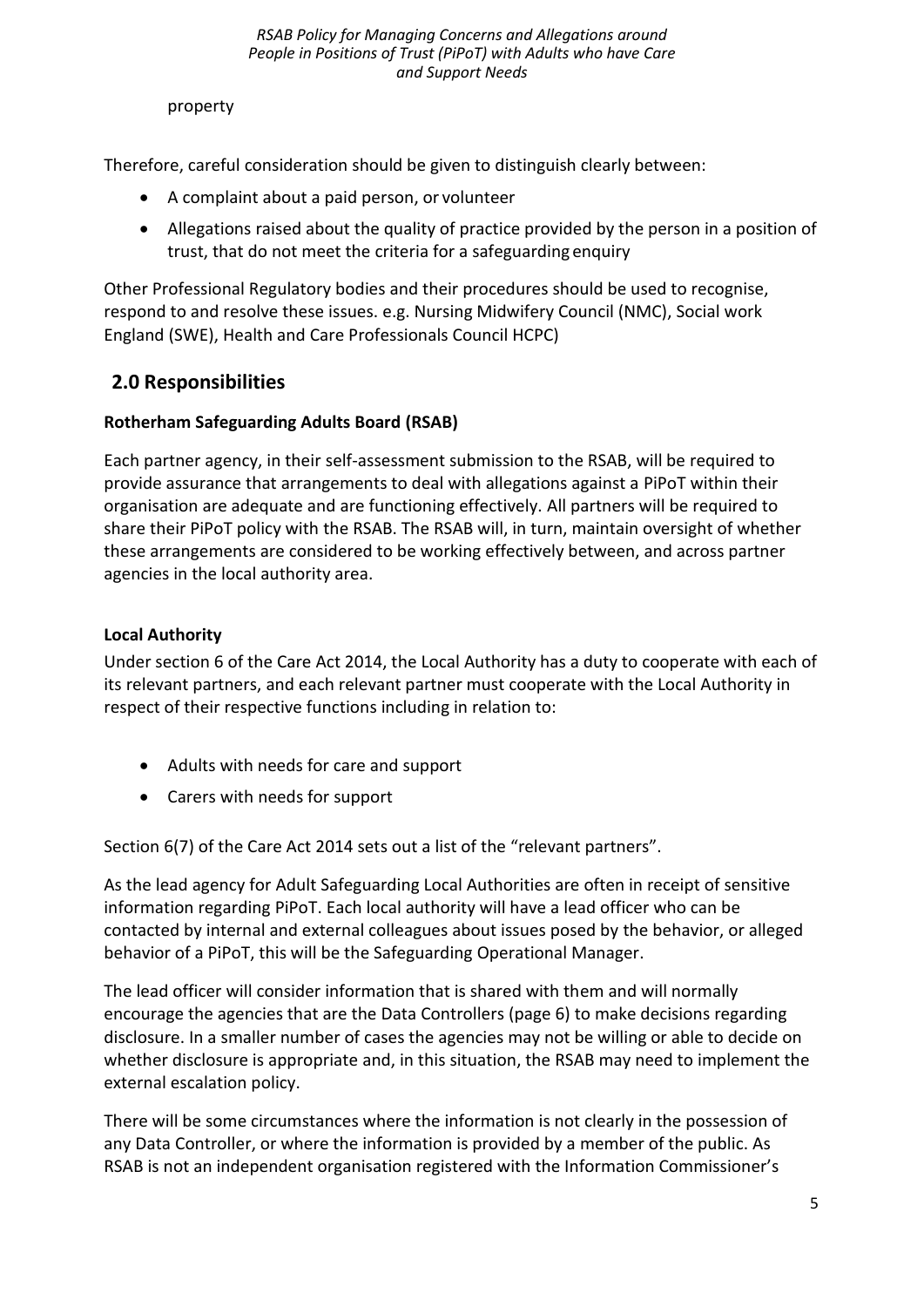Office (www.ico.org.uk) then RMBC would be the overall lead organisation (in terms of lead data controller). This is because the RSAB sits within RMBC as the 'host' organisation. In these cases Rotherham MBC will assume the role of lead Data Controller and coordinate a reply with the involvement and support of relevant member organisations. In certain cases where the paid person or volunteer has links to several organisations or where there is believed to be a risk to adults in several settings it may be necessary for the Local Authority or lead agency to convene a meeting to consider the information that is held and to make a decision regarding disclosure and/or further action. In cases where two or more member organisations are involved then Rotherham Metropolitan Borough Council will act as the lead organisation and coordinate a reply, with the involvement and support of the relevant member organisations.

## **Agencies and Voluntary Organisations**

Agencies and voluntary organisations should have clear and accessible policy and procedures in place setting out the PiPoT process. These should determine who should undertake an investigation and include timescales for investigation and include how support and advice will be made available to individuals against whom allegations have been made. Any allegations against people who work with adults, should be reported immediately to a senior manager within the organisation. Employers, student bodies and voluntary organisations should have their own source of advice (including legal advice, if felt appropriate) in place for dealing with such concerns.

Where such concerns are raised about someone who works with adults with care and support needs, it will be necessary for the employer (or student body or voluntary organisation) to assess any potential risk to adults with care and support needs who use their services and, if necessary, to take action to safeguarding those adults.

Examples of such concerns could include allegations that relate to a person who works with adults with care and support needs who has:

- Behaved in a way that has harmed, or may have harmed an adult or child
- Possibly committed a criminal offence against, or related to, an adult or child
- Behaved towards an adult or child in a way that indicates they may pose a risk of harm to adults with care and support needs

#### **Children**

When a person's conduct towards an adult may impact on their suitability to work with, or continue to work with children, this must be referred to the Local Authority Designated Officer (LADO). In any case where a person is believed to pose a risk to children the information must be immediately shared with the Local Authority Designated Officer (LADO) for that Local Authority.

[http://www.rscp.org.uk/homepage/73/local\\_authority\\_designated\\_officer](http://www.rscp.org.uk/homepage/73/local_authority_designated_officer)

Where concerns have been identified about their practice and they are a parent/carer for children, then consideration by the Data Controller should be given to whether a referral to Children's Services is required.

## **Data Controller**

If an partner agency is in receipt of information, that gives cause for concern about a person in a position of trust, then that agency should give careful consideration as to whether they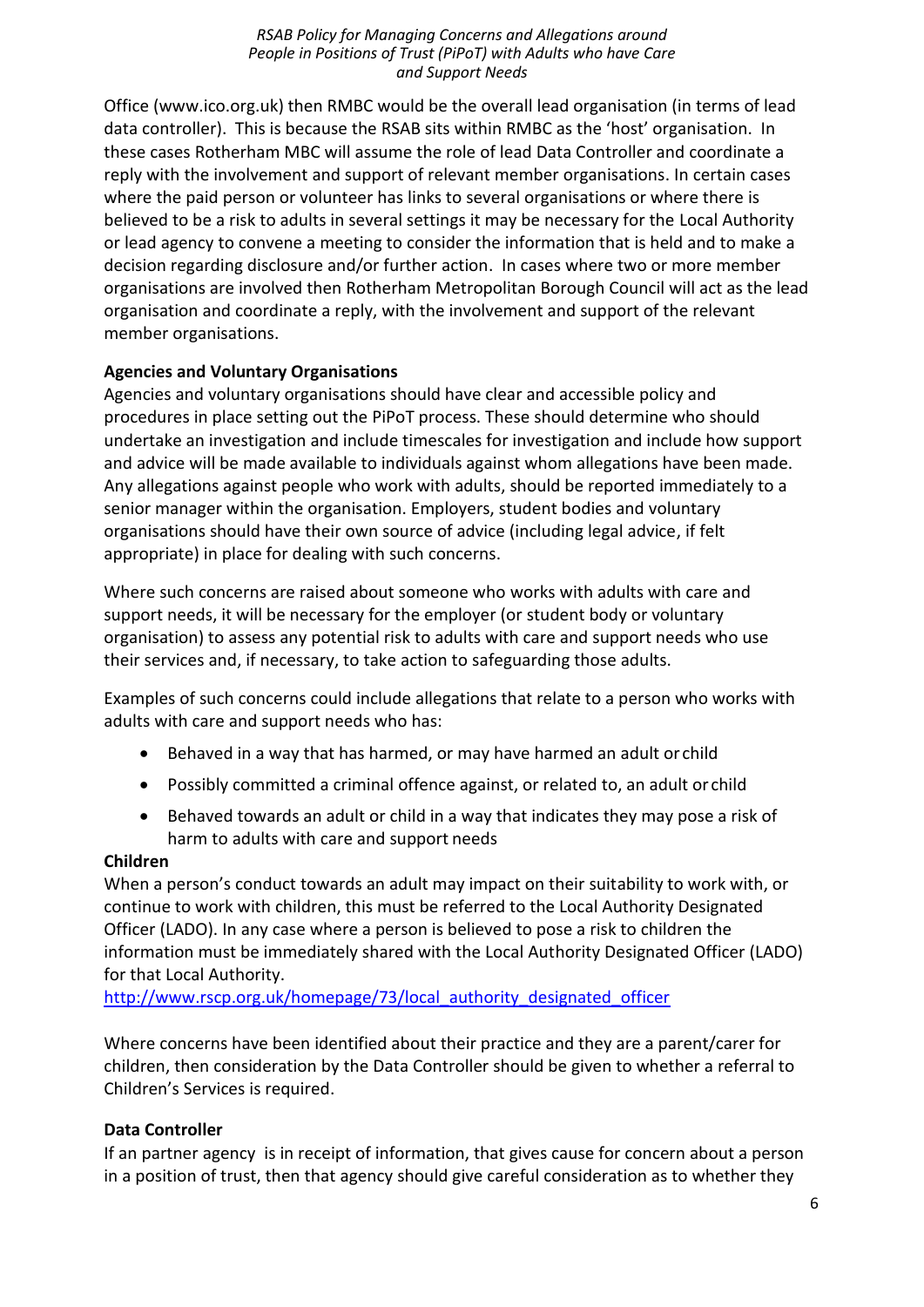should share the information with the person's employers, (or student body or voluntary organisation), to enable them to conduct an effective risk assessment. The receiving organisation becomes the **Data Controller** as defined by the [Data Protection Act](http://www.legislation.gov.uk/ukpga/1998/29/contents) 2018 and [GDPR; Article 4](https://ico.org.uk/for-organisations/guide-to-the-general-data-protection-regulation-gdpr/) (please refer to Section 4.0 Legal Framework).

Partner agencies and the service providers they commission, are individually responsible for ensuring that information relating to PiPoT concerns, are shared and escalated outside of their organisation in circumstances where this is required. Such sharing of information must be lawful, proportionate and appropriate. Organisations are responsible for making the judgment that this is the case in every instance when they are the **Data Controller**.

As RSAB is not an independent organisation registered with the Information Commissioner's Office (www.ico.org.uk) then RMBC would be the overall lead organisation (in terms of data controller). This is in instances where: i) there is no clear lead, and/or, ii) two or more of the member organisations are involved and a coordinated reply is required, iii) a request is made directly to the body RSAB. This is because the RSAB sits within RMBC as the 'host' organisation.

If, following an investigation a PiPoT is removed, by either dismissal or permanent redeployment, to a non-regulated activity, because they pose a risk of harm to adults with care and support needs, (or would have, had the person not left first), then the employer (or student body or voluntary organisation), has a legal duty to refer the person to the Disclosure and Barring Service (DBS). *It is an offence to fail to make a referral without good reason.* In addition, where appropriate, employers should report workers to the statutory and other bodies, responsible for professional regulation such as the Health and Care Professions Council, General Medical Council, Nursing and Midwifery Council and Social Work England.

If a person subject to a PiPoT investigation, attempts to leave employment by resigning in an effort to avoid the investigation or disciplinary process, the employer (or student body or voluntary organisation), is entitled **not** to accept that resignation and conclude whatever process has been utilised with the evidence before them. This is an employment issue for each organization and legal advice should be sought, if felt appropriate. If the investigation outcome warrants it, the employer may consider dismissal of the employee or volunteer instead and make a referral to the DBS. This would also be the case where the person intends to take up legitimate employment or a course of study.

# <span id="page-6-0"></span>**3.0 Information Sharing**

The Guidance sets out that decisions on sharing information must be justifiable and proportionate, based on the potential or actual harm to adults or children at risk and the rationale for decision-making should always be recorded. Disclosure of confidential information without consent is to be considered on the basis of proportionality and information can be disclosed only if there is a pressing need for that disclosure.

This means:-

• The legitimate aim in question must be sufficiently important to justify the interference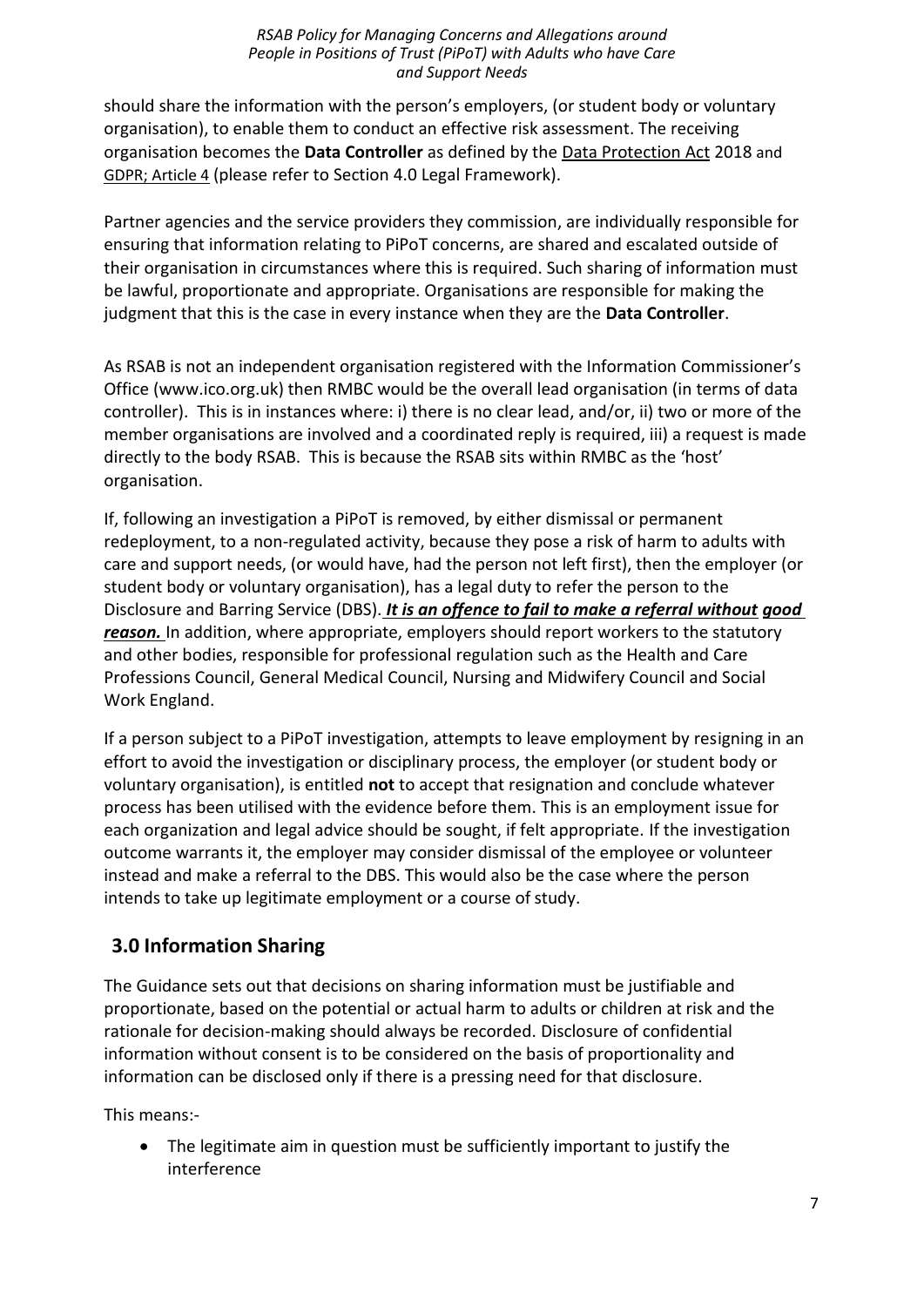- The measures taken to achieve the legitimate aim must be rationally connected to it
- The means used to impair the right must be no more than necessary to accomplish the objective
- A fair balance must be struck between the rights of the individual and the interests of the community, this requires a careful assessment of the severity and consequences of the interface

When sharing information about adults, children and young people at risk between agencies it should only be shared:

- Where relevant and necessary, not simply all of the information held
- With the relevant people who need some or all of the information
- When there is a specific need for the information to be shared at that time

Keep the following in mind:-

Remember that the General Data Protection Regulation (GDPR) and Caldicott guidance is not a barrier to sharing information but provides a framework to ensure that the personal information about living persons is shared appropriately.

- Be open and honest with the person (and/or their family where appropriate) from the outset about why, what, how and with whom information will, or could be shared and see their agreement, unless it is unsafe to do so.
- Seek advice if you are in any doubt, without disclosing the identity of the person where possible.
- Share with consent where appropriate and, where possible, respect the wishes of those who do not consent to share confidential information. You may still share information without consent if in your judgement that lack of consent can be overridden in the public interest. You will need to base your judgement on the facts of the case.
- Consider safety and wellbeing: base your information-sharing decisions on considerations of the safety and wellbeing of the person and others who may be affected by their actions.
- Necessary, proportionate, relevant, accurate, timely and secure: ensure that the information you share is necessary for the purpose for which you are sharing it, is shared only with those people who need to have it is accurate and up to date, is shared in a timely fashion and is shared securely.
- Keep a record of your decision and the reasons for it whether it is to share information or not. If you decide to share, then record what you have shared, with whom and for what purpose.

#### **Timescales**

This policy applies whether the allegation or incident is current or historical.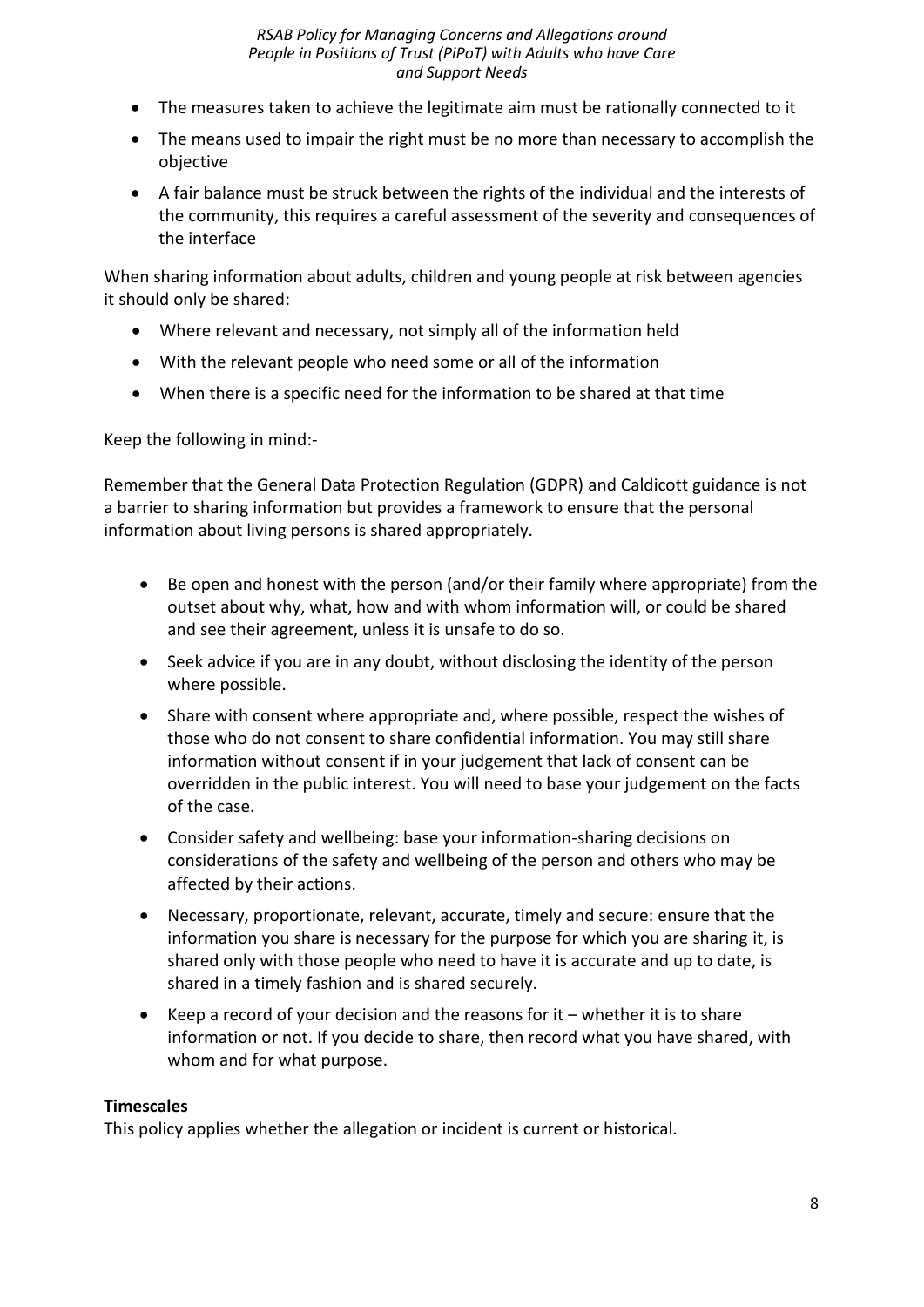#### **Required Action**

The initial responsibility lies with each agency to determine whether it can identify and address issues internally, using its standard processes. All agencies are reminded of their legal duty to make referrals to the Disclosure and Barring Service (DBS) when a person is dismissed or had left when they would have been dismissed for harming a child or an adult with care and support needs.

All agencies must consider whether they have information that may require disclosure to another agency and, as the primary data controller, the decision lies with them. Where an agency decides that information does need to be disclosed to another agency it should, where practicable, give the alleged PiPoT the opportunity to disclose the information in the first instance.

If the person declines to share the information the agency must decide whether it is necessary and proportionate for this information to be shared. The information shared should be as little as necessary in the circumstances and the person should be made aware of the decision to disclose the information.

#### **Recording**

Recording of discussions, decisions and disclosures is essential and each agency must ensure that it has a process for recording this information. Any recording must be compliant with the requirements and principles of the Data Protection Act 2018.

Recording is likely to be subject to access requests unless there are strong grounds for this to be denied and internal processes should be as transparent and inclusive for the person involved as is possible.

Agencies must be clear regarding their retention policy schedule of any records that are kept and must be prepared to remove and destroy any records for which there is no longer any reasonable need to retain.

## **4.0 Legal Framework**

Both the Data Protection Act 2018 and GDPR define the following: Data Subject means an individual who is the subject of personal data. In other words, the data subject is the individual whom particular personal data is about. The Act does not count, as a data subject, an individual who has died or who cannot be identified or distinguished from others.

**Data Controller** means……. a person who (either alone or jointly or in common with other persons) determines the purposes for which and the way any personal data are, or are to be, processed.

In other words, the Data Controller is the organisation or individual who holds the PiPoT's personal data. The Data Controller is considered to be the owner of the information and has responsibility for taking appropriate action i.e. risk assess and decide whether to disclosure the information.

It is the Data Controller that must exercise control over the processing and carry data protection responsibility for it. The Data Controller must be a "person" recognised in law,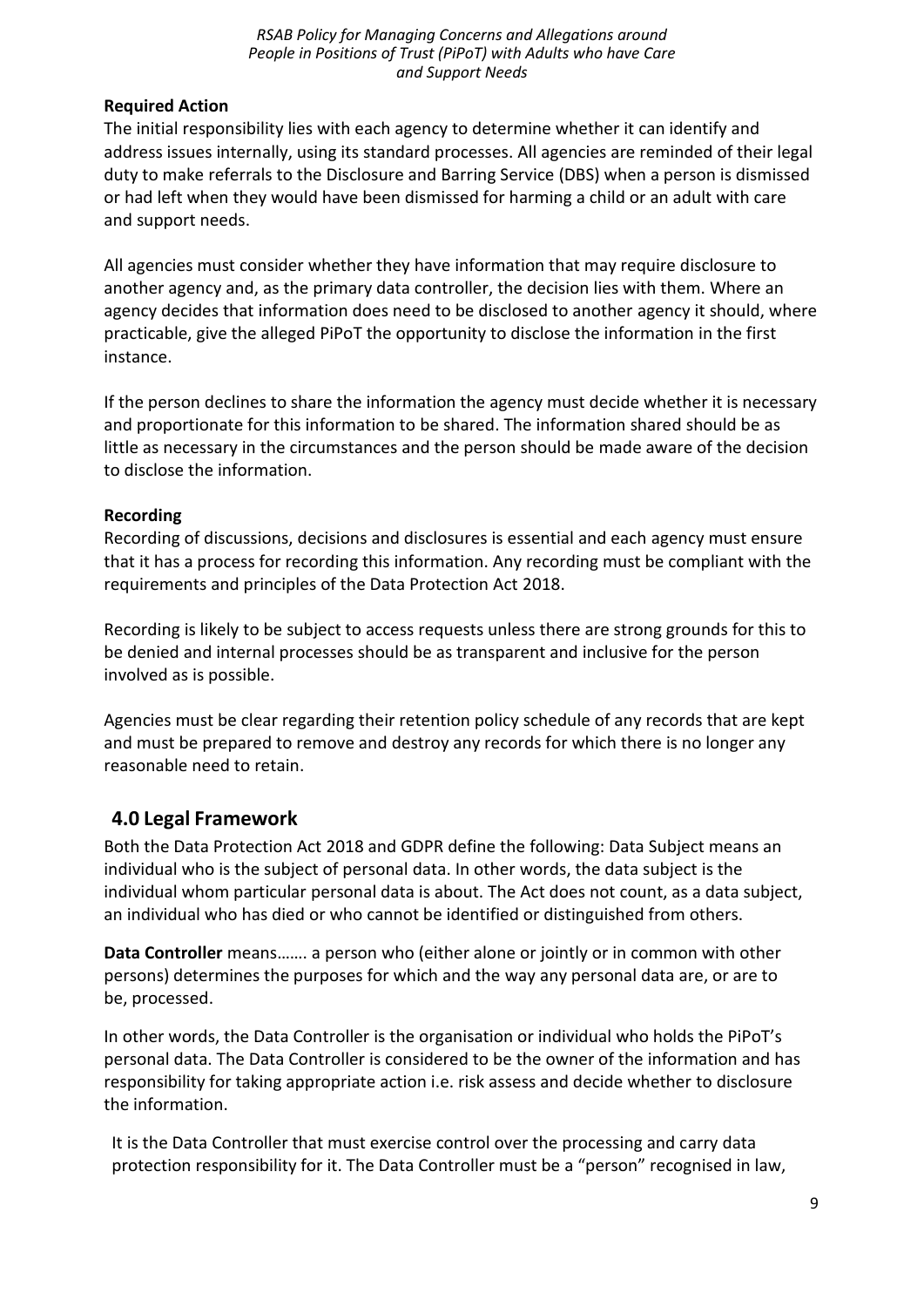that is to say:

- Individuals
- Organisations
- 0ther corporate and unincorporated bodies of persons

A Data Controller- will usually be an organisation, but can be an individual, for example a selfemployed consultant. An individual given responsibility for data protection in an organisation will be acting on behalf of the organisation; the Data Controller.

The term Data Controllers is used where two or more persons (usually organisations) act together to decide the purpose and manner of any data processing. The term in common applies where two or more persons, share a pool of personal data that they process independently of each other.

Data Controllers must ensure that any processing of personal data, for which they are responsible complies with the Data Protection Act 2018. Failure to do so risks enforcement action, even prosecution and compensation claims fromindividuals.

**Data Processor -** in relation to personal data, means any person (other than an employee of the Data Controller) who processes the data on behalf of the Data Controller.

The **Data Protection Act 2018** and the **GDPR** (please refer to Appendix 1) requires anyone handling personal information to comply with the principles set out in the Acts:

- The information processed must be fair and lawful
- Personal data must be kept in a secure and confidential place.

The Information [Commissioners Office](https://ico.org.uk/) (ICO) upholds information rights in the public interest. Further information about the law relating to data use/control can be found on their website.

The [Crime and Disorder Act \(1998\)](http://www.legislation.gov.uk/ukpga/1998/37/contents) states any person may disclose information to a relevant authority under Section 115 of the Act:

*"Where disclosure is necessary or expedient for the purposes of the Act (reduction and prevention of crime and disorder)"*

The [Human Rights Act \(1998\)](http://www.legislation.gov.uk/ukpga/1998/42/contents) – The principles set out in the Human Rights Act must also be taken into account within this framework in particular the following:

**Article 6 –** The right to a fair trial; this applies to both criminal and civil cases against them…… the person is presumed innocent until proven guilty according to the law, and has certain guaranteed rights to defend themselves.

**Article 7 –** A person who claims that a public authority has acted or proposes to act in a way which is unlawful by section 6(1) may a) bring proceedings against the local authority under this act in the appropriate court or tribunal or b) rely on the convention rights or rights concerned in any legal proceedings.

**Article 8 –** The right to respect for private and family life.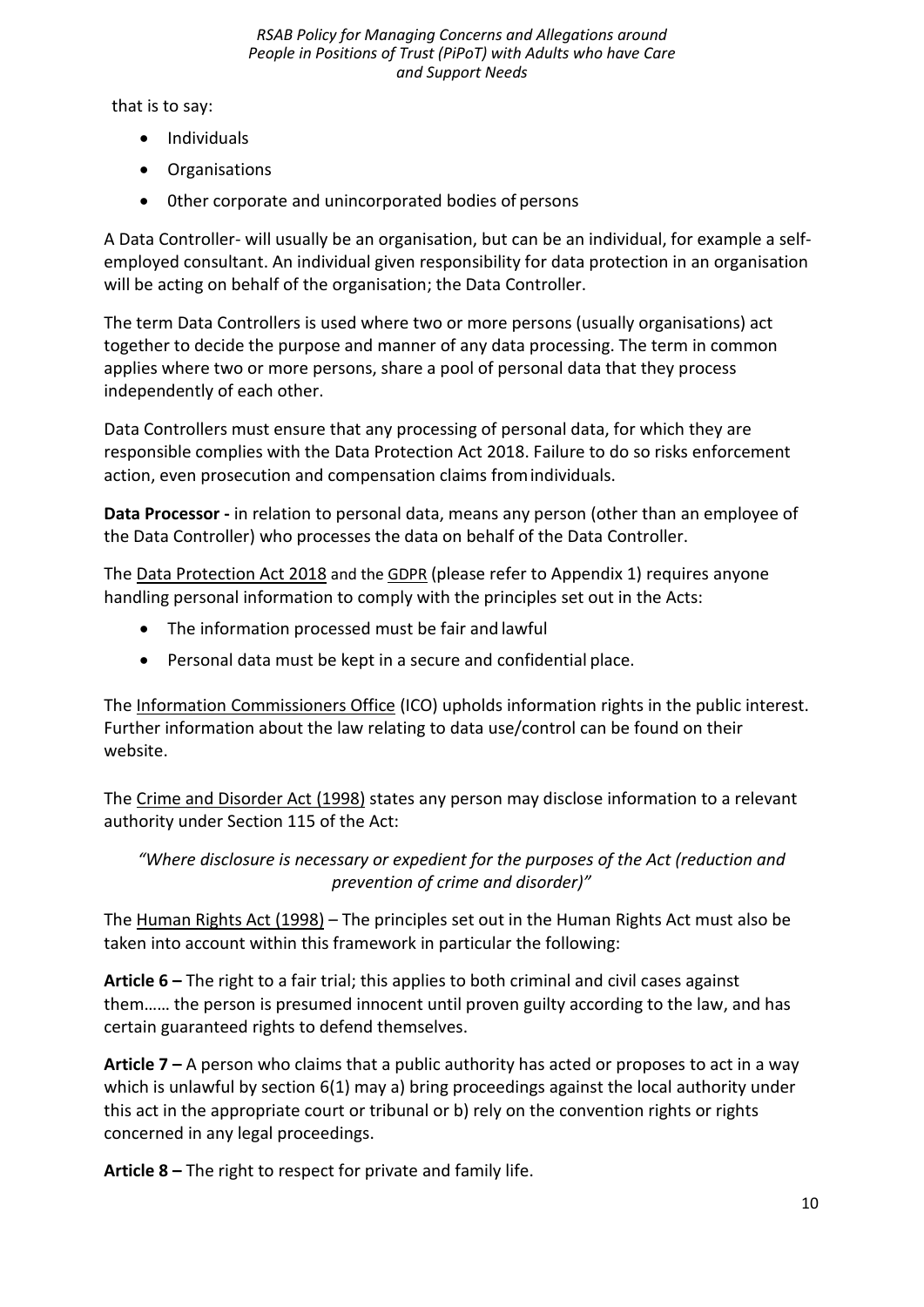# <span id="page-10-0"></span>**APPENDIX 1: Data Protection Act 2018 and General Data Protection Regulations GDPR Overview**

#### **The contents of this Appendix are meant as a general guide and should not be relied upon as a substitute for legal advice. If in doubt you should consult with a lawyer.**

Both regulate the use of "personal data". To understand what personal data means, we need to first look at how the Act defines the word "data".

Data means information which:

- (a) is being processed by means of equipment operating automatically in responseto instructions given for that purpose
- (b) is recorded with the intention that it should be processed by means of such equipment
- (c) is recorded as part of a relevant filing system or with the intention that it should form part of a relevant filing system
- (d) does not fall within A, B or C above but forms part of an accessible record as defined by Section 68, or
- (e) is recorded information held by a public authority and does not fall within any of paragraphs a-d above

#### **What is personal data?**

Personal data means data which relate to a living individual who can be identified:

- (a) from those data, or
- (b) from those data and other information which is in the possession of, or islikely to come into the possession of, the data controller

…and involves any expression of opinion about the individual and any indication of the intentions of the Data Controller, or any other person in respect of the individual.

Sensitive personal data, also known as special category data in Article 9 of the GDPR, means personal data consisting of information as to:

- (a) the racial or ethnic origin of the data subject
- (b) His/her political opinions
- (c) His/her religious beliefs or other beliefs of a similarnature
- (d) whether he/she is a member of a trade union (within the meaning of the Trade Union and Labour Relations (Consolidation) Act 1992)
- (e) His/her physical or mental health condition
- (f) His/her sexual orientation
- (g) the commission or alleged commission by him/her of any offence, or
- (h) any proceedings for any offence committed or alleged to have been committed by him/her, the disposal of such proceedings or the sentence of any court in such proceedings.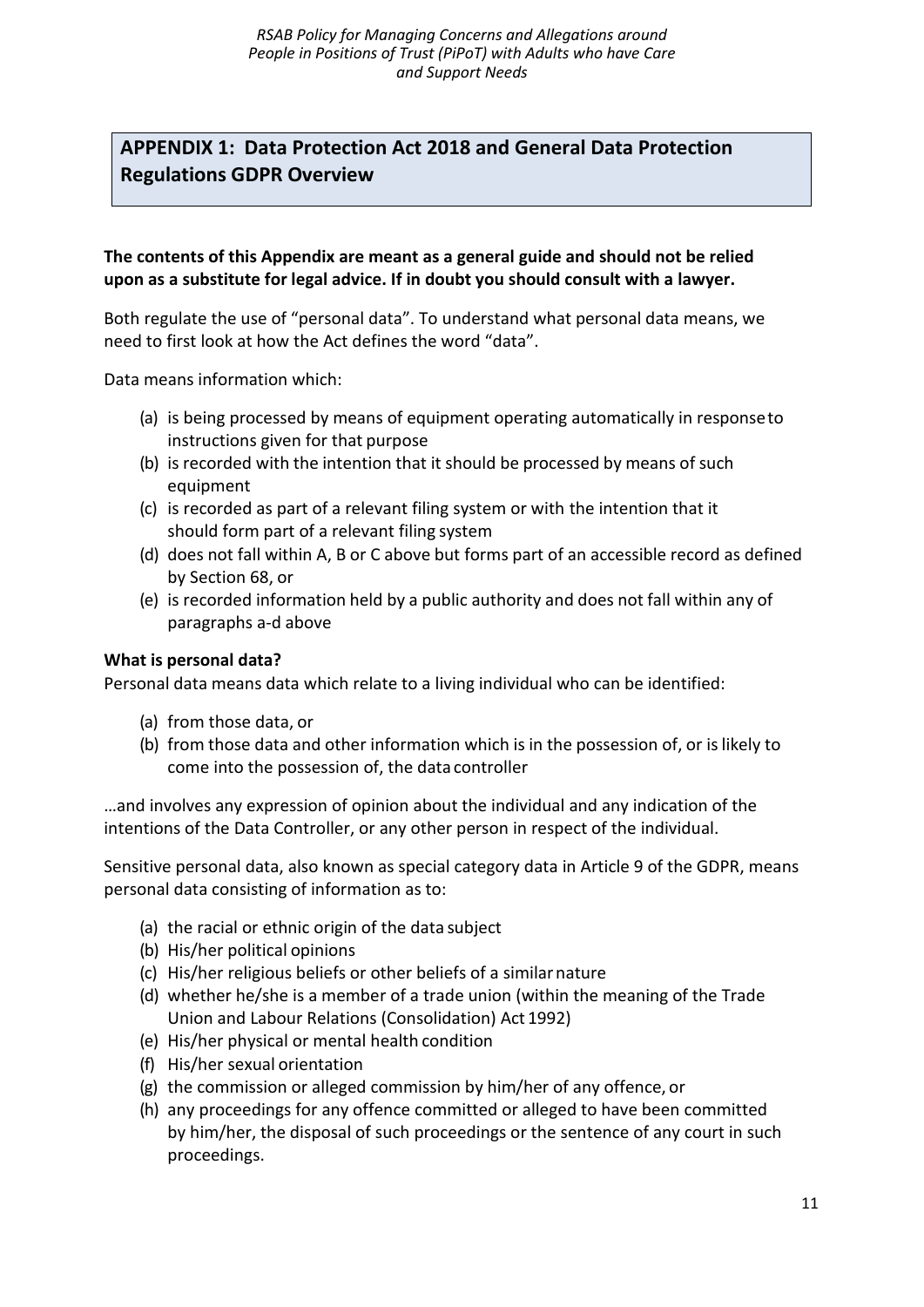The Act regulates the "processing" of personal data. Processing in relation to information or data, means obtaining, recording or holding the information or data or carrying out any operation or set of operations on the information or data, including –

- (a) organisation, adaptation or alteration of the information ordata
- (b) retrieval, consultation or use of the information or data
- (c) disclosure of the information or data by transmission, dissemination or otherwise making available
- (d) alignment, combination, blocking, erasure or destruction of the information ordata.

Chapter 2of the [Data Protection Act](http://www.legislation.gov.uk/ukpga/1998/29/contents) 2018 sets out the 6 data protection principles as a list of the following 'requirements' as the general duty of the Data Controller:-

- 1. that processing be lawful and fair
- 2. the purposes of processing be specific, explicit and legitimate
- 3. personal data be adequate, relevant and not excessive
- 4. Personal data be accurate and kept up to date
- 5. Personal data be kept for no longer than is necessary
- 6. Personal data be processed in a secure manner

A Data Controller is a person, company or other body that determines the purpose and means of personal data processing (this can be determined alone, or jointly with another person/company/body).This means that where an organisation is required by law to process personal data, it must retain Data Responsibility for the processing. It cannot negate its responsibility by 'handing over' responsibility for the processing to another Data Controller or Data Processor. Although a request can be made to them to carry out certain aspects of the processing of the information, overall responsibility remains with the organisation with the statutory responsibility to carry out the processing.

To determine whether you are a Data Controller you need to ascertain which organisation decides:

- to collect the personal data in the first place and the legal basis for doing so
- which items of personal data to collect, i.e. the content of thedata
- the purpose or purposes the data are to be usedfor
- which individuals to collect data about
- whether to disclose the data, and if so, who to
- whether subject access and other individuals' rights apply i.e. the application of exemptions; and
- how long to retain the data or whether to make non-routine amendments to the data.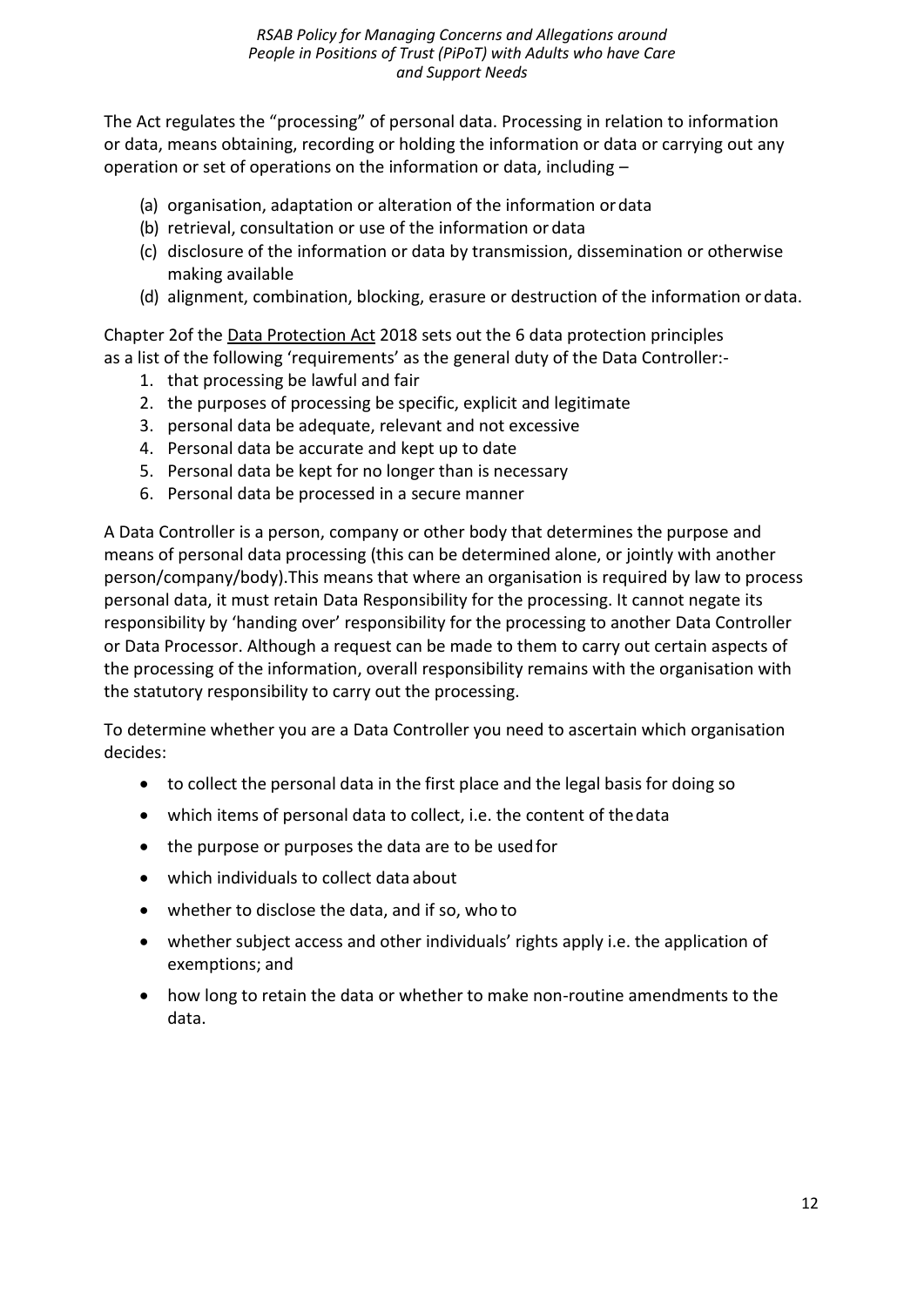<span id="page-12-0"></span>